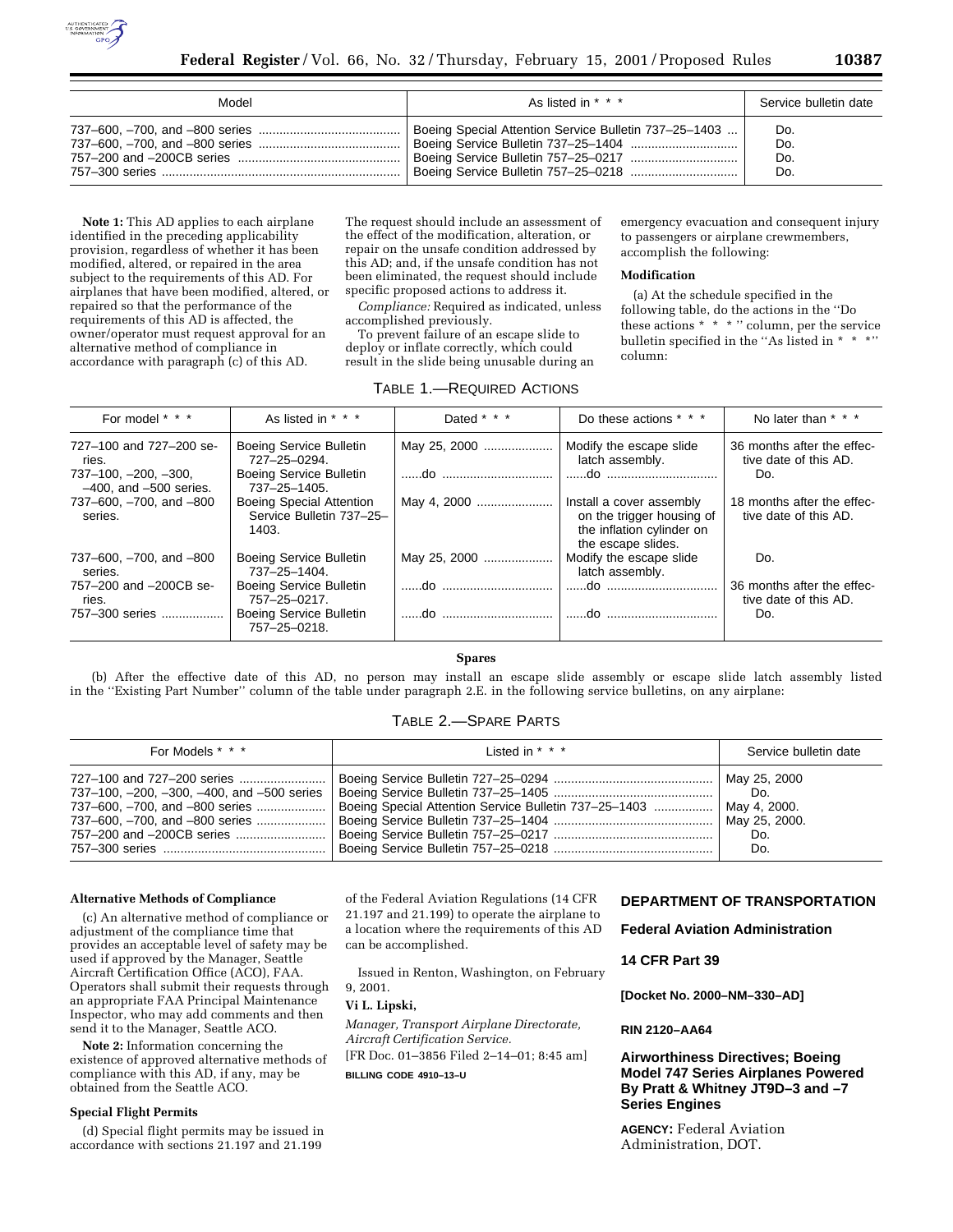**ACTION:** Notice of proposed rulemaking (NPRM).

**SUMMARY:** This document proposes the supersedure of an existing airworthiness directive (AD), applicable to certain Boeing Model 747 series airplanes, that currently requires repetitive inspections and torque checks of the hanger fittings and strut forward bulkhead of the forward engine mount and adjacent support structure, and corrective actions, if necessary. The existing AD also provides for optional terminating action for the repetitive inspections and checks. This action would mandate certain new repetitive torque checks and the previously optional terminating action. The actions specified by the proposed AD are intended to prevent loose fasteners and associated damage to the hanger fittings and bulkhead of the forward engine mount, which could result in separation of the engine from the airplane.

**DATES:** Comments must be received by April 2, 2001.

**ADDRESSES:** Submit comments in triplicate to the Federal Aviation Administration (FAA), Transport Airplane Directorate, ANM–114, Attention: Rules Docket No. 2000–NM– 330–AD, 1601 Lind Avenue, SW., Renton, Washington 98055–4056. Comments may be inspected at this location between 9 a.m. and 3 p.m., Monday through Friday, except Federal holidays. Comments may be submitted via fax to (425) 227–1232. Comments may also be sent via the Internet using the following address: 9-anmnprmcomment@faa.gov. Comments sent via fax or the Internet must contain ''Docket No. 2000–NM–330–AD'' in the subject line and need not be submitted in triplicate. Comments sent via the Internet as attached electronic files must be formatted in Microsoft Word 97 for Windows or ASCII text.

The service information referenced in the proposed rule may be obtained from Boeing Commercial Airplane Group, P.O. Box 3707, Seattle, Washington 98124–2207. This information may be examined at the FAA, Transport Airplane Directorate, 1601 Lind Avenue, SW., Renton, Washington.

# **FOR FURTHER INFORMATION CONTACT:**

Tamara Anderson, Aerospace Engineer, Airframe Branch, ANM–120S, FAA, Seattle Aircraft Certification Office, 1601 Lind Avenue, SW., Renton, Washington 98055–4056; telephone (425) 227–2771; fax (425) 227–1181.

### **SUPPLEMENTARY INFORMATION:**

#### **Comments Invited**

Interested persons are invited to participate in the making of the proposed rule by submitting such written data, views, or arguments as they may desire. Communications shall identify the Rules Docket number and be submitted in triplicate to the address specified above. All communications received on or before the closing date for comments, specified above, will be considered before taking action on the proposed rule. The proposals contained in this action may be changed in light of the comments received.

Submit comments using the following format:

• Organize comments issue-by-issue. For example, discuss a request to change the compliance time and a request to change the service bulletin reference as two separate issues.

• For each issue, state what specific change to the proposed AD is being requested.

• Include justification (e.g., reasons or data) for each request.

Comments are specifically invited on the overall regulatory, economic, environmental, and energy aspects of the proposed rule. All comments submitted will be available, both before and after the closing date for comments, in the Rules Docket for examination by interested persons. A report summarizing each FAA-public contact concerned with the substance of this proposal will be filed in the Rules Docket.

Commenters wishing the FAA to acknowledge receipt of their comments submitted in response to this action must submit a self-addressed, stamped postcard on which the following statement is made: ''Comments to Docket Number 2000–NM–330–AD.'' The postcard will be date stamped and returned to the commenter.

#### **Availability of NPRMs**

Any person may obtain a copy of this NPRM by submitting a request to the FAA, Transport Airplane Directorate, ANM–114, Attention: Rules Docket No. 2000–NM–330–AD, 1601 Lind Avenue, SW., Renton, Washington 98055–4056.

#### **Discussion**

On November 8, 2000, the FAA issued AD 2000–23–16, amendment 39–11988 (65 FR 69862, November 21, 2000), applicable to certain Boeing Model 747 series airplanes, to require repetitive inspections and torque checks of the hanger fittings and strut forward bulkhead of the forward engine mount and adjacent support structure, and corrective actions, if necessary. (On

December 21, 2000, a correction to that AD was published in the **Federal Register** (65 FR 80301).) That action also provides for optional terminating action for the repetitive inspections and checks. That action was prompted by reports indicating the detection of loose fasteners of the hanger fittings and strut forward bulkhead of the forward engine mount. The requirements of that AD are intended to detect and correct loose fasteners and associated damage to the hanger fittings and bulkhead of the forward engine mount, which could result in separation of the engine from the airplane.

### **Actions Since Issuance of Previous Rule**

In the preamble to AD 2000–23–16, the FAA indicated that the actions required by that AD were considered ''interim action'' and that it was considering a separate rulemaking action to mandate accomplishment of the terminating action described in Part 6 of Boeing Alert Service Bulletin 747– 54A2203, dated August 31, 2000, which would terminate the repetitive inspections and checks required by that AD. The FAA also indicated that it was considering mandating the torque checks described in Part 3 of the alert service bulletin. The FAA now has determined that further rulemaking action is indeed necessary, and this proposed AD follows from that determination.

# **Explanation of Relevant Service Information**

The FAA previously reviewed and approved Boeing Alert Service Bulletin 747–54A2203, dated August 31, 2000, which describes procedures for repetitive detailed visual inspections and torque checks of the hanger fittings and strut forward bulkhead of the forward engine mount and adjacent support structure to detect loose fasteners, cracking, and/or damage; and corrective actions, if necessary. The corrective actions consist of a torque check, before further flight, if any loose fasteners are detected; rework of loose hanger fittings and damaged or cracked fittings that are within the allowable rework limits; and replacement if damage or cracks are detected that are outside the allowable rework limits.

If certain damage of the strut forward bulkhead, bulkhead chords, lower spar web, or bulkhead channel is detected, the alert service bulletin specifies contacting Boeing for rework/ replacement instructions. The alert service bulletin also describes procedures for a terminating action, which eliminates the need for the repetitive inspections and checks. The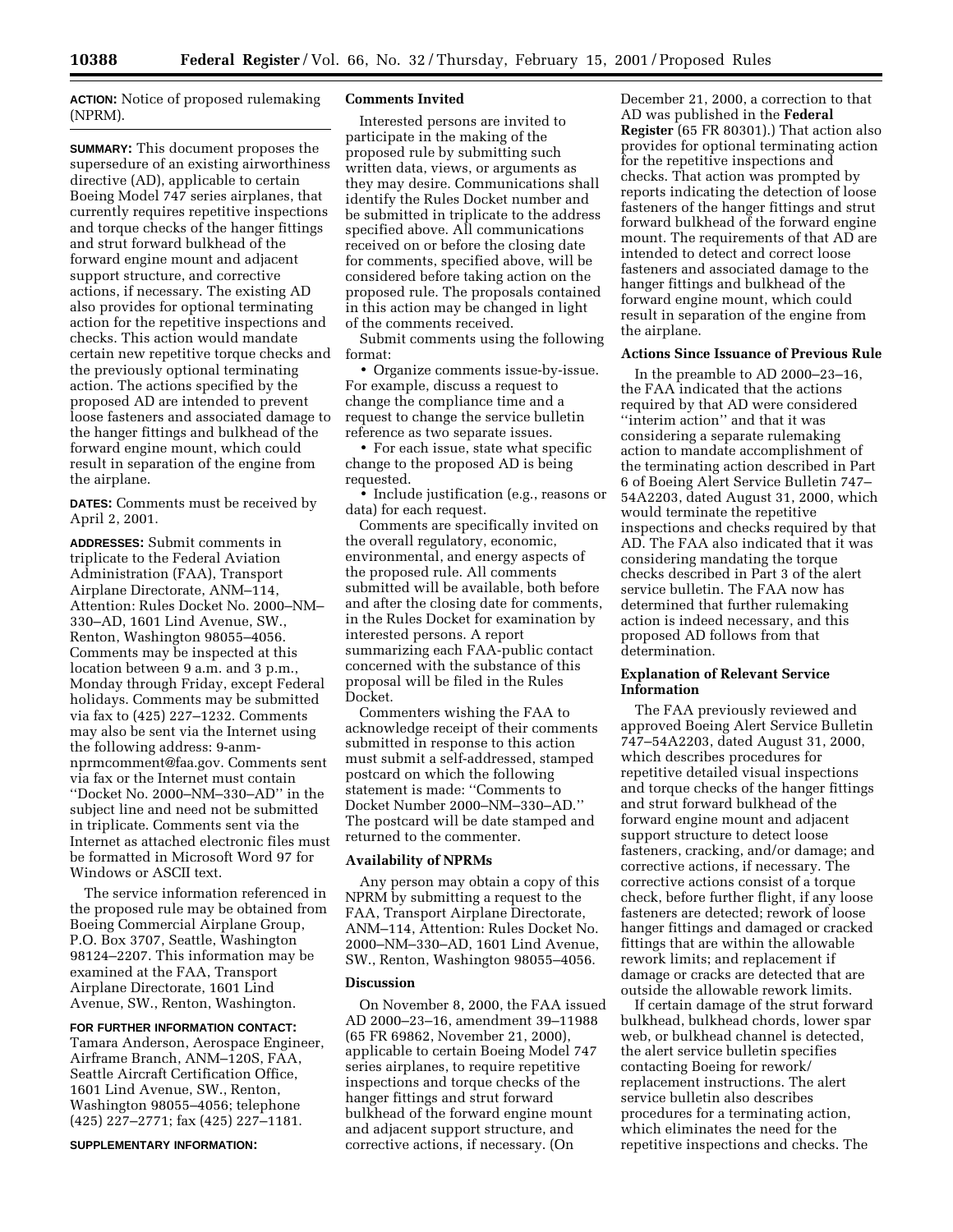terminating action involves rework or replacement of the fittings.

# **Explanation of Requirements of Proposed AD**

Since an unsafe condition has been identified that is likely to exist or develop on other products of this same type design, the proposed AD would supersede AD 2000–23–16 to continue to require repetitive inspections and torque checks of the hanger fittings and strut forward bulkhead of the forward engine mount and adjacent support structure, and corrective actions, if necessary. This proposed AD would mandate certain new repetitive torque checks and the previously optional terminating action. The actions would be required to be accomplished in accordance with the alert service bulletin described previously, except as discussed below.

# **Differences Between Alert Service Bulletin and This Proposed AD**

Operators should note that, although the effectivity section of the alert service bulletin includes Boeing Model 747 series airplanes having serial numbers 21048 and 20887, these airplanes have been modified and are now powered by General Electric CF6–50 series engines, and are not affected by the actions required by this proposed rule.

Operators also should note that, although the alert service bulletin specifies that the manufacturer may be contacted for certain rework and/or replacement instructions, this AD requires such rework and/or replacement to be done in accordance with a method approved by the FAA, or in accordance with data meeting the type certification basis of the airplane approved by a Boeing Company Designated Engineering Representative who has been authorized by the FAA to make such findings.

# **Cost Impact**

There are approximately 366 airplanes of the affected design in the worldwide fleet. The FAA estimates that 115 airplanes of U.S. registry would be affected by this proposed AD.

The detailed visual inspections that are currently required by AD 2000–23– 16 take approximately 8 work hours per airplane to accomplish, at an average labor rate of \$60 per work hour. Based on these figures, the cost impact of the inspections currently required by the existing AD on U.S. operators is estimated to be \$55,200, or \$480 per airplane, per inspection.

The torque checks that are currently required by AD 2000–23–16 take approximately 24 work hours per

airplane to accomplish, at an average labor rate of \$60 per work hour. Based on these figures, the cost impact of the torque checks currently required by the existing AD on U.S. operators is estimated to be \$165,600, or \$1,440 per airplane, per check.

The new torque checks proposed in this AD action also would take approximately 8 work hours per airplane to accomplish, at an average labor rate of \$60 per work hour. Based on these figures, the cost impact of this torque check on U.S. operators is estimated to be \$55,200, or \$480 per airplane, per check.

The terminating action proposed in this AD action would take approximately 24 work hours per airplane to accomplish, at an average labor rate of \$60 per work hour. Required parts would cost approximately \$300 per airplane. Based on these figures, the cost impact of the terminating action proposed by this AD on U.S. operators is estimated to be \$200,100, or \$1,740 per airplane.

The cost impact figures discussed above are based on assumptions that no operator has yet accomplished any of the current or proposed requirements of this AD action, and that no operator would accomplish those actions in the future if this AD were not adopted. The cost impact figures discussed in AD rulemaking actions represent only the time necessary to perform the specific actions actually required by the AD. These figures typically do not include incidental costs, such as the time required to gain access and close up, planning time, or time necessitated by other administrative actions.

## **Regulatory Impact**

The regulations proposed herein would not have a substantial direct effect on the States, on the relationship between the national Government and the States, or on the distribution of power and responsibilities among the various levels of government. Therefore, it is determined that this proposal would not have federalism implications under Executive Order 13132.

For the reasons discussed above, I certify that this proposed regulation (1) is not a ''significant regulatory action'' under Executive Order 12866; (2) is not a ''significant rule'' under the DOT Regulatory Policies and Procedures (44 FR 11034, February 26, 1979); and (3) if promulgated, will not have a significant economic impact, positive or negative, on a substantial number of small entities under the criteria of the Regulatory Flexibility Act. A copy of the draft regulatory evaluation prepared for this action is contained in the Rules Docket.

A copy of it may be obtained by contacting the Rules Docket at the location provided under the caption **ADDRESSES.**

# **List of Subjects in 14 CFR Part 39**

Air transportation, Aircraft, Aviation safety, Safety.

## **The Proposed Amendment**

Accordingly, pursuant to the authority delegated to me by the Administrator, the Federal Aviation Administration proposes to amend part 39 of the Federal Aviation Regulations (14 CFR part 39) as follows:

# **PART 39—AIRWORTHINESS DIRECTIVES**

1. The authority citation for part 39 continues to read as follows:

**Authority:** 49 U.S.C. 106(g), 40113, 44701.

# **§ 39.13 [Amended]**

2. Section 39.13 is amended by removing amendment 39–11988 (65 FR 80301, December 21, 2000), and by adding a new airworthiness directive (AD), to read as follows:

### **Boeing:** Docket 2000–NM–330–AD. Supersedes AD 2000–23–16, Amendment 39–11988.

*Applicability:* Model 747 series airplanes, certificated in any category, as listed in Boeing Alert Service Bulletin 747–54A2203, dated August 31, 2000; except Model 747 series airplanes having serial numbers 21048 and 20887.

**Note 1:** This AD applies to each airplane identified in the preceding applicability provision, regardless of whether it has been modified, altered, or repaired in the area subject to the requirements of this AD. For airplanes that have been modified, altered, or repaired so that the performance of the requirements of this AD is affected, the owner/operator must request approval for an alternative method of compliance in accordance with paragraph (d) of this AD. The request should include an assessment of the effect of the modification, alteration, or repair on the unsafe condition addressed by this AD; and, if the unsafe condition has not been eliminated, the request should include specific proposed actions to address it.

*Compliance:* Required as indicated, unless accomplished previously.

To prevent loose fasteners and associated damage to the hanger fittings and strut forward bulkhead of the forward engine mount, which could result in separation of the engine from the airplane, accomplish the following:

#### **Restatement of Requirements of AD 2000– 23–16**

### *Repetitive Inspections/Checks*

(a) Within 60 days after December 6, 2000 (the effective date of AD 2000–23–16, amendment 39–11988): Perform a detailed visual inspection and torque check as